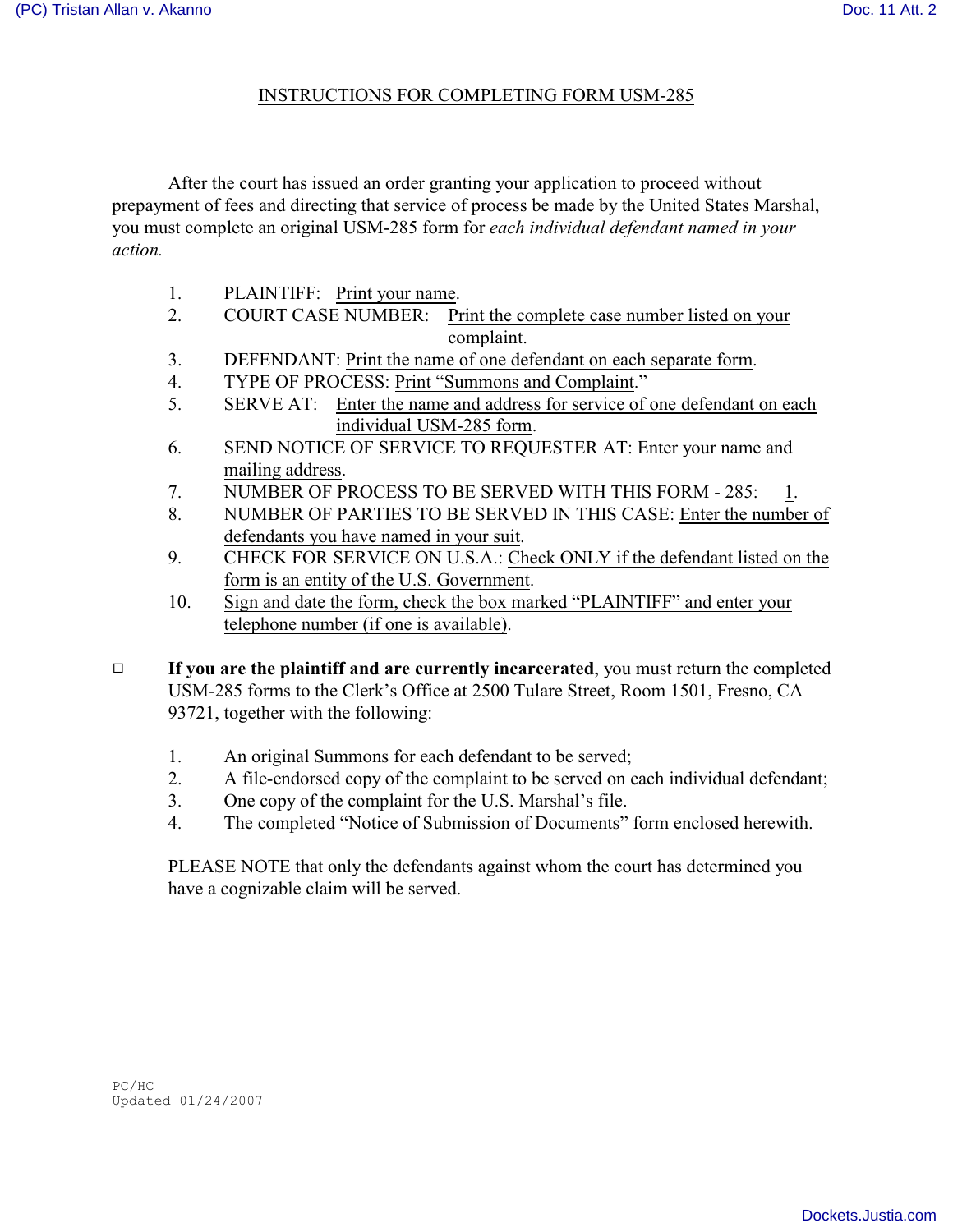## IN THE UNITED STATES DISTRICT COURT FOR THE EASTERN DISTRICT OF CALIFORNIA

|     |                       | No. $1:$ -cv-                        |
|-----|-----------------------|--------------------------------------|
| VS. | Plaintiff/Petitioner, | NOTICE OF SUBMISSION<br>OF DOCUMENTS |
|     |                       |                                      |
|     | Defendant/Respondent. |                                      |

Plaintiff hereby submits the following documents in compliance with the court's order filed \_\_\_\_\_\_\_\_\_\_\_\_\_\_\_\_\_\_\_\_\_\_.

|  | completed USM-285 forms                   |  |
|--|-------------------------------------------|--|
|  | copies of the complaint/amended complaint |  |
|  | completed Summons forms                   |  |

DATED:\_\_\_\_\_\_\_\_\_\_\_\_\_\_\_ \_\_\_\_\_\_\_\_\_\_\_\_\_\_\_\_\_\_\_\_\_\_\_\_\_\_\_\_\_\_\_\_\_

Signature of Plaintiff/Petitioner